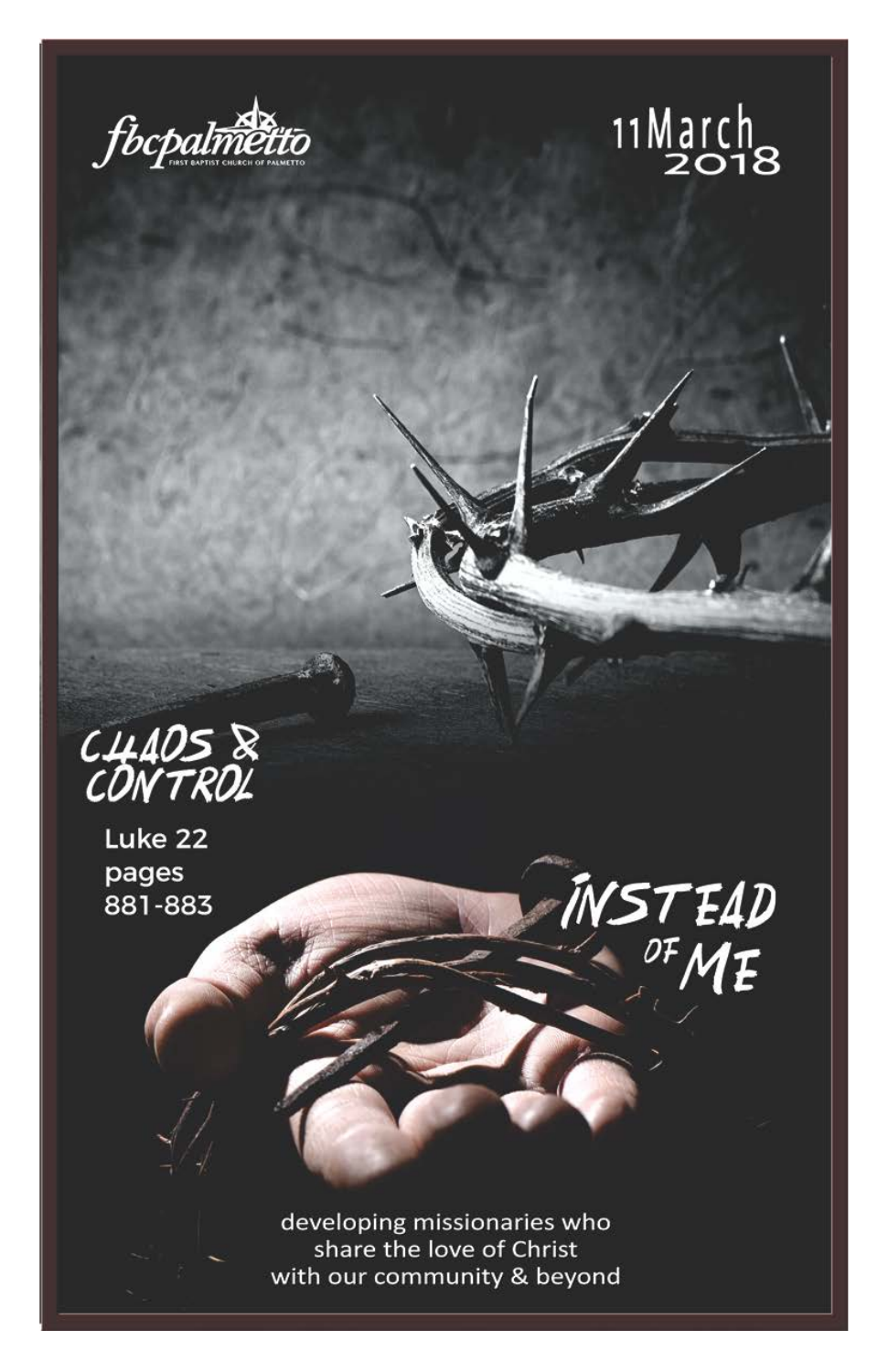#### Beyond These **Walls**

Please pray for Don and Bev Stark, who will be heading to Southeast Asia on March 13. The Starks will be there for over two weeks assisting the mission team with renovations at a hotel missionaries use when they are serving in the area.

### **Quarterly Business Meeting**

The next FBC quarterly business meeting will be on Sunday, March 18 at noon in the Worship Center.

#### **Next Steps Luncheon**

Do you want to know more about FBC's core values, beliefs and mission? Are you ready to take the next step to membership? Join us Sunday, April 15 at noon and we will answer your questions about the heart of FBC Palmetto. Lunch will be provided and childcare is available with advanced registration. Please call the church office to RSVP at 941-722-7795.

## **Worship Center Update**

Although the area where the Welcome Center will be seems quiet, there are a number of things happening behind the scenes and below the surface. This past week there were surveyors on campus establishing elevations and the site was scraped to prepare for grading. Next week a crew will be connecting to the city reclaimed water system for irrigation of current and future landscaping. Please be in prayer for the safety of the workers and the progress of the plan.

### **VBS - GAME ON!**



Vacation Bible School will be June  $11-15$  from  $9$  am- $12:30$  pm. Volunteer training begins TODAY. For more information, contact Julee Williams at 941-722-0810 or email her at JR.Williams@fbcpalmetto.com.

### Malachi - Ladies Bible Study

Know God's unchanging love in a new way through the Book of Malachi with Lisa Harper's 8-session, video-driven Bible study. Wednesdays at 6 pm beginning March 14 and Thursdays at 9:30 am beginning March 15. Sign up at www.fbcpalmetto.com/calendar/classes.

## **Easter Sunday Services-April 1**

8:00 am Celebration Service 9:15 am Celebration Service 9:15 am Encounter Service 9:15 am Kids Worship 10:45 am Celebration Service 10:45 am Encounter Service 10:45 am Kids Worship

## **Seasonal Parking**

We'd like to encourage those who are physically able to park in areas a little further from the church to allow our first time visitors the opportunity to park near the church. Public parking is available in the highlighted areas.



1020 Fourth Street West www.fbcpalmetto.com

Palmetto, Florida 34221 941.722.7795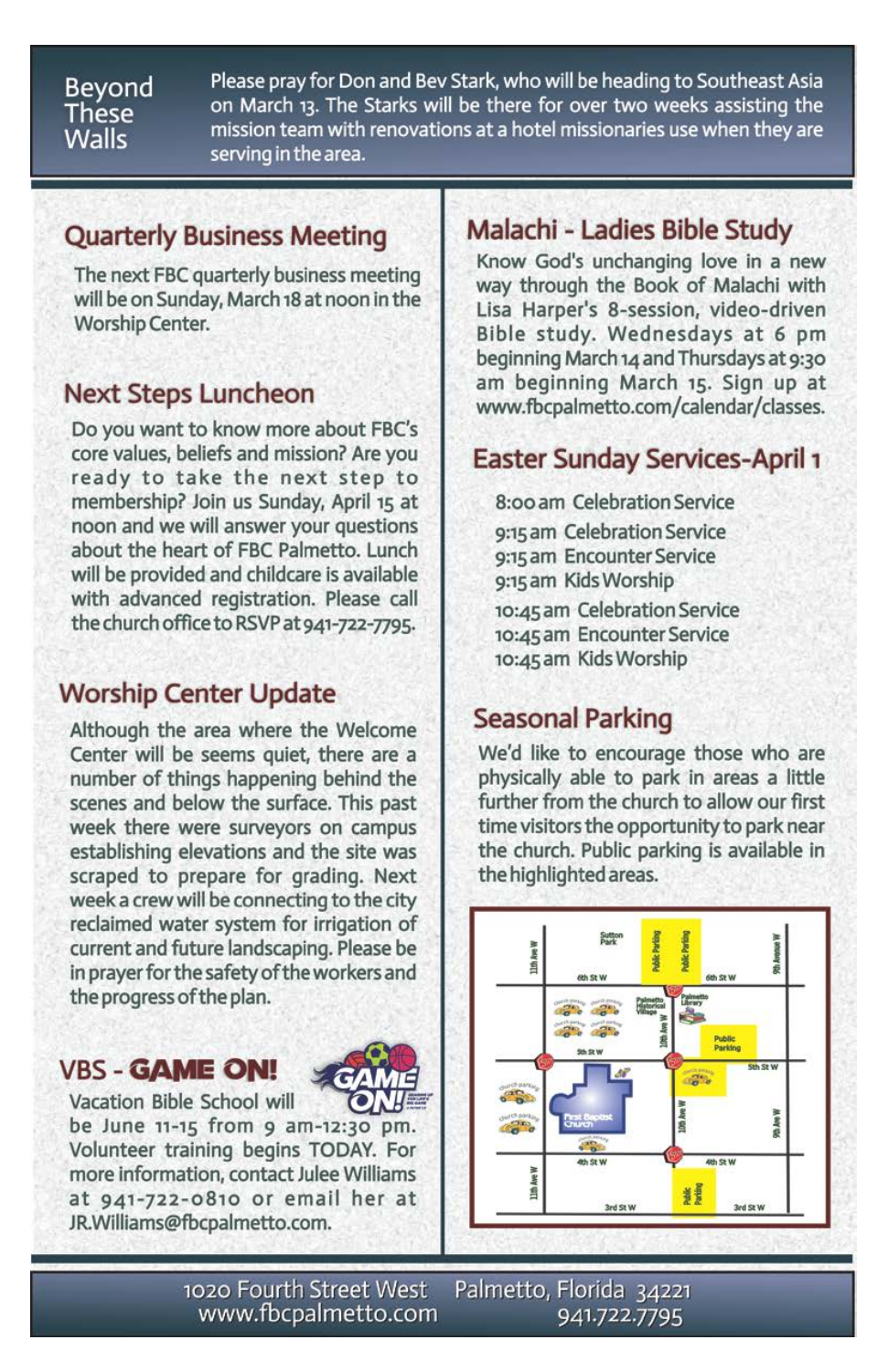| Sermon Notes - March 11, 2018<br><b>Instead of Me:</b><br><b>Chaos and Control</b><br><b>Luke 22</b> |                            |  |  |  |  |  |  |
|------------------------------------------------------------------------------------------------------|----------------------------|--|--|--|--|--|--|
|                                                                                                      |                            |  |  |  |  |  |  |
|                                                                                                      |                            |  |  |  |  |  |  |
|                                                                                                      |                            |  |  |  |  |  |  |
|                                                                                                      |                            |  |  |  |  |  |  |
|                                                                                                      |                            |  |  |  |  |  |  |
|                                                                                                      |                            |  |  |  |  |  |  |
|                                                                                                      |                            |  |  |  |  |  |  |
|                                                                                                      |                            |  |  |  |  |  |  |
|                                                                                                      |                            |  |  |  |  |  |  |
|                                                                                                      |                            |  |  |  |  |  |  |
|                                                                                                      |                            |  |  |  |  |  |  |
|                                                                                                      |                            |  |  |  |  |  |  |
|                                                                                                      |                            |  |  |  |  |  |  |
|                                                                                                      | Application: _____________ |  |  |  |  |  |  |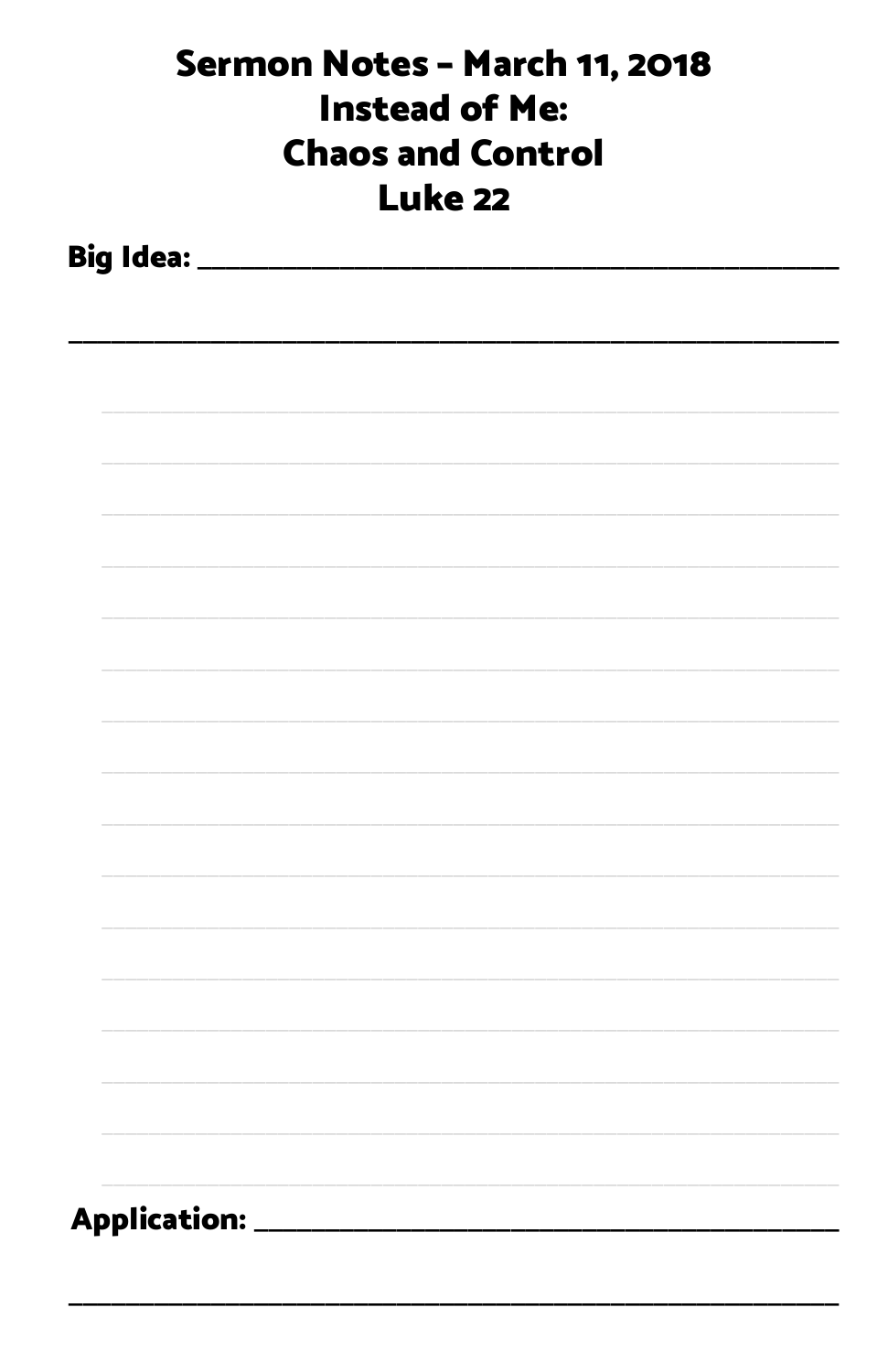# Discussion Questions

• What are examples of events in your life where you were out of control? Describe how that felt.

• What was the Passover celebrating? How did Jesus fulfill the Passover?

• What events led to Judas' betrayal of Jesus? *See [John 12:5-6.](https://www.biblegateway.com/passage/?search=John+12%3A5-6&version=ESV)*

• [John 18:3](https://www.biblegateway.com/passage/?search=John+18%3A3+&version=ESV) says the crowd coming to arrest Jesus came with torches. Why is it significant to know that Jesus would have seen them coming?

|                                                                  | 2018 Bible<br><b>Reading</b><br><b>Plan</b> |
|------------------------------------------------------------------|---------------------------------------------|
| Why did Judas kiss Jesus? (Mark 14:44) Why would a<br>$\bullet$  | One Year Bible<br>Reading Plan:             |
| kiss make the betrayal that much uglier?                         | <b>WEEK 10</b>                              |
|                                                                  | $\square$ Day 51                            |
|                                                                  | Luke 12:8-59                                |
|                                                                  | Ps 44:1-10                                  |
|                                                                  | $\square$ Day 52                            |
|                                                                  | Luke 13                                     |
| Read John 18:5-7. Why did they fall down? What does<br>$\bullet$ | Ps 44:11-26                                 |
| this show us?                                                    | $\square$ Day 53                            |
|                                                                  | Luke 14                                     |
|                                                                  | Ps 45                                       |
|                                                                  | $\square$ Day 54                            |
|                                                                  | <b>Luke 15</b>                              |
|                                                                  | Ps 46                                       |
|                                                                  | $\square$ Day 55                            |
|                                                                  | Genesis 32-33<br>Ps 47                      |
|                                                                  |                                             |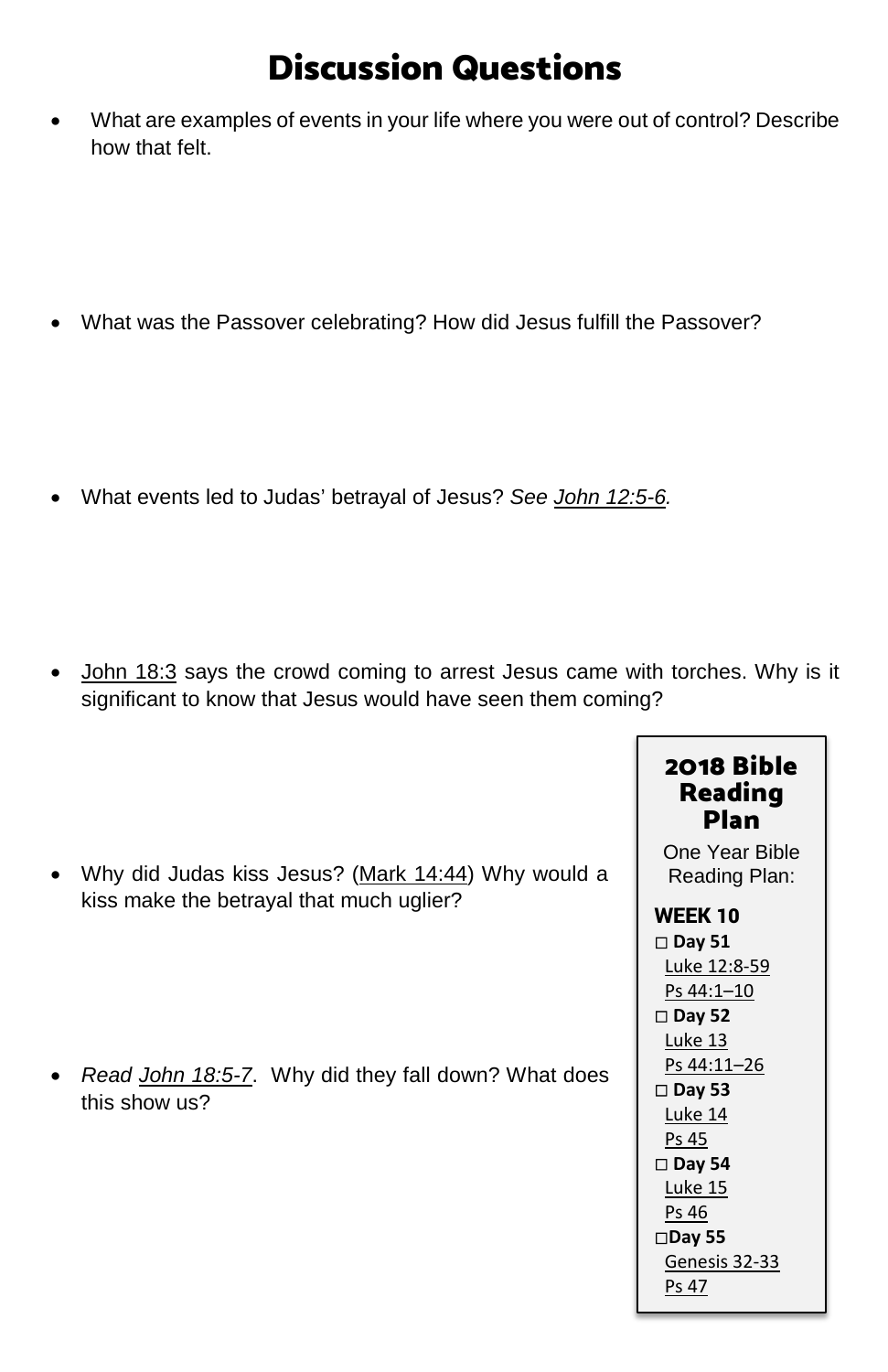## Monday – Game 7

#### *By Kel Cunard "Judas, would you betray the Son of Man with a kiss?" Luke 22:48*

This spring marks the  $20<sup>th</sup>$  anniversary of the Tampa Bay Rays' inaugural season, and this fall will be ten years since the greatest game in team history. After a decade of mediocrity, the Rays won 97 games in 2008 and reached the American League Championship Series against the Boston Red Sox.

 After taking a 3-1 lead in the series, the Rays lost the next two games to force a decisive game seven at Tropicana Field. Leading 3-1 in the top of the eighth inning but facing bases loaded and two outs, rookie David Price stepped to the mound. Even though he had been called up to the majors just a month earlier, manager Joe Madden had bet his season on a young man who had only started one game.

 As if all the drama of that elimination game wasn't enough, the Cunards were there. With the Rays' history of futility, we didn't know if this would ever happen again, so we bit the bullet and invested in a priceless memory. Julie, Dylan and I (Ethan was sadly way too young to attend) were there with 41,000 of our closest friends as the tension mounted. From the formerly cheap seats in the upper deck, we cheered and we gasped. Our hearts raced faster with each passing out, and there were moments when it seemed like our tickers could explode.

 Just the other day I came across the complete game on YouTube. As I scrolled through the footage, I remembered watching Price strike out J.D. Drew to end the threat in the eighth and recording two strikeouts in the top of the ninth. But watching the final moments as Price got fellow rookie Jed Lowrie to ground into a force out at second did not provoke the same anxiety and palpitations. There was certainly nostalgia for the fond memory of seeing unbridled joy on my son's face, but my heart didn't race once. Same scene, same heart, but a very different reaction. I guess there is no reason to be anxious about Game 7 when you know the outcome.

 There are moments in life that are far more chaotic and consequential than any sporting event. When circumstances start to spin out of control and we fear we might be on the losing side, our anxiety rises as our hope fades. But what if we were confident of a productive outcome? What if we truly believed God could work all things for our good and His glory? What if our Heavenly Father is always in complete control, even and especially when life feels chaotic?

 *Rea[d Luke 22:1-5](https://www.biblegateway.com/passage/?search=Luke+22%3A1-5&version=ESV) an[d 47-53](https://www.biblegateway.com/passage/?search=luke+22%3A47-53&version=ESV)*. On the night before Jesus died, He was betrayed by a trusted friend, arrested under the cover of darkness, and dragged away to a corrupt court. As the events unfolded, every event seemed to declare that the divine plan had gone off the rails and chaos had taken the reins. Nevertheless, every detail was under God's complete control and His plan to rescue His children would not and could not be thwarted.

 The same is true with us. I want order in my life. My flesh longs to control the circumstances swirling around me, but life only works when Jesus is in control *Instead of Me.*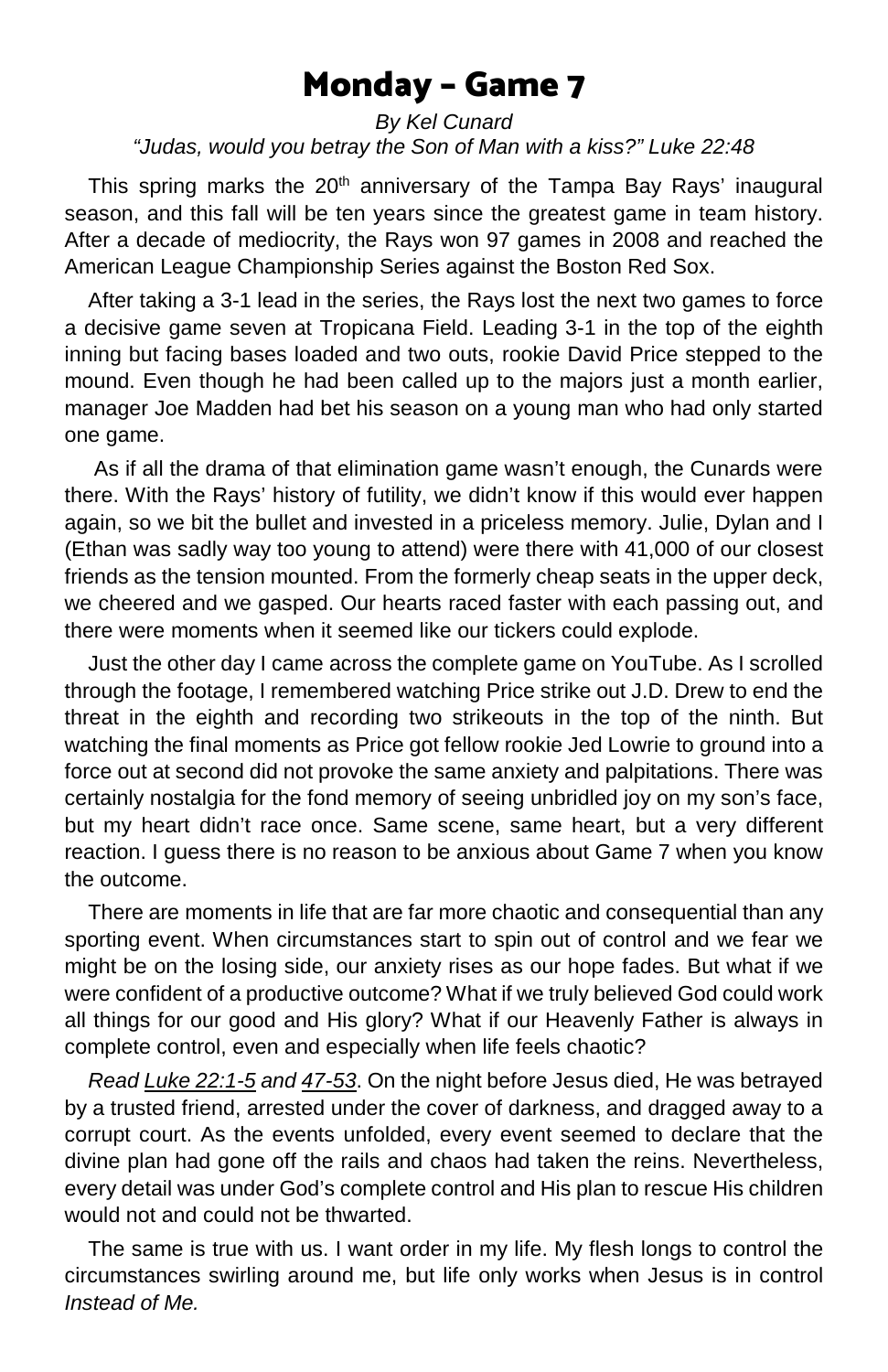## Tuesday – In the Garden

*By Cathy Slusser "Truly I tell you," Jesus answered, "this very night, before the rooster crows, you will disown me three times." Matthew 26:34*

I love to garden. I love going to my Earthboxes and picking enough lettuce to make a salad for dinner. Or watching a tomato turn red. They start off a sickly color of green. Then, pale red stripes appear until gradually, over a week or more, the fruit is finally bright red and ready to pick. Strawberries are the same way. Hard drops of green turn into large, soft, red berries, delicious enough that I eat them standing right next to the Earthbox.

I watched one particular tomato, almost the size of my hand, as it progressed from green to red. I imagined how good it was going to taste, lush and ripe, straight off the vine. On the day when it should be ready to pick, it was gone! I looked all over the bush and under the Earthbox. Maybe it grew so large, it dropped off the vine. Nothing. Instead of that sweet and salty fruit, I tasted bitter disappointment.

Gradually, I started noticing more ripe fruit disappearing. Grape tomatoes, cherry tomatoes, strawberries. All gone just as they were turning ripe enough for me to pick. One Sunday, as we drove away from the house to go to church, I looked back only to see my eighty-pound dog, Cory, with her feet on the edge of the Earthbox, head raking the strawberry bushes as she gorged on my crop. Then, I knew where the tomatoes were going. I know I describe a dog who thinks with her belly not her brain, but the intense rush of disappointment and betrayal I felt that morning was as great as any hurt caused by a human in my life. This was Cory, my heart dog. My loyal companion. Eating my produce that I raised and longed for. Those were my strawberries. My prized tomatoes. Gobbled down without a thought.

We have all had some heartache caused by the people (or canines) we love. The disappointment, betrayal, backstabbing, gossip is enough to make us want to lie down in a puddle of tears and never get up again. We can be comforted knowing that Jesus went through far worse betrayal by a man who called Him friend. He understands our heartache and pain. Yet, God used that betrayal to bring us salvation and abundant life. Are you giving your moments of betrayal and heartbreak to God for His use as well?

 *Read [Matthew 26:17-35.](https://www.biblegateway.com/passage/?search=Matthew+26%3A17-35&version=ESV)*Peter denied that he would betray Jesus, but he did anyway. [\(Matthew 26:69-74\)](https://www.biblegateway.com/passage/?search=Matthew+26%3A69-74&version=ESV) Yet God used Peter's betrayal to humble him and eventually founded the Christian church upon his teachings and actions. Think about the times you have been betrayed. How has God used that betrayal to bring glory to Him?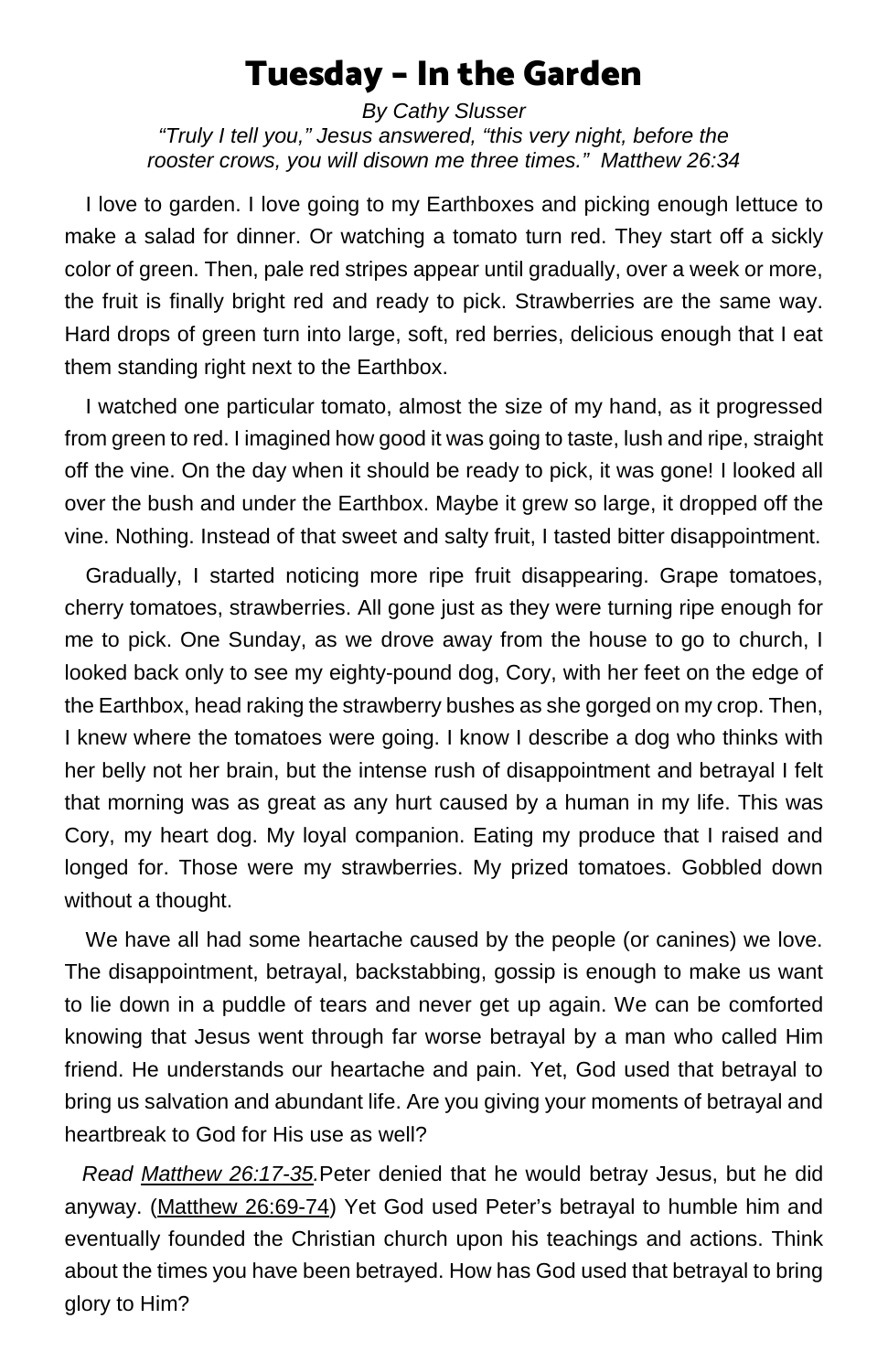## Wednesday – Shaken

*By Kel Cunard "Then Satan entered into Judas called Iscariot, who was of the number of the twelve." Luke 22:3*

 Judas is a perplexing Biblical figure. Out of all the people on the planet, he was one of only twelve men who walked alongside Jesus through three years of ministry. Along with the other disciples, Judas was sent out by Jesus to preach the Good News, heal the sick and cast out demons. He saw the lame walk, the blind see, and the dead rise. With all the wonders Judas saw, why does his story leave us wondering?

 Between Palm Sunday and Good Friday, Judas took a little time off to run some errands. He snuck off to see the religious rulers and conspired to quietly hand Jesus over to them for the sum of thirty pieces of silver. His betrayal of Christ leaves us shaken. Reflecting on this incident, pastor and author John Piper writes:

 *Judas left the fellowship of the twelve apostles after the anointing in Bethany and arranged to betray Jesus for 30 pieces of silver [\(Matthew](https://www.biblegateway.com/passage/?search=Matthew+26%3A14-15&version=ESV)  [26:14-15\)](https://www.biblegateway.com/passage/?search=Matthew+26%3A14-15&version=ESV). But when they met again at the last supper, there he was! Near enough to dip in the Savior's cup.*

 *When our family read this for devotions last night I was angry at the absolute wickedness of Judas coming back to eat Passover with the one he had just sold. I said to my daughter, evidently with more emotion than she was used to, "That is utterly wicked!"*

 *She said, "What is so wicked?" I said: "What if I went out tonight and arranged for a cruel man to kill you on the way to school tomorrow morning? That would be horrible. But then would it not be wicked to high heaven if I came home, after arranging for your murder, and had devotions with you and prayed with you?" She was shaken. Small wonder that Jesus said, "It would have been better for that man if he had not been born."*

 How did a man who walked with Jesus become a wretch who should have never seen the light of day? How did a disciple who saw and assumedly performed miracles become history's greatest traitor? The key to understanding Judas is to investigate his track record. *Read [John 12:1-8.](https://www.biblegateway.com/passage/?search=John+12%3A1-8&version=ESV)* 

 How could a disciple of Jesus betray Jesus? How could Judas do such as wicked thing? At least in part, because he had grown accustomed to wickedness. Bit by bit, he had eroded his conscience and grown comfortable with sin.

 Why does Judas shake us? Because we have walked that same road. We felt gut-wrenching guilt the first time we stepped across sin's thin red line, but each subsequent visit got just a bit easier. Thankfully, the One who was betrayed became the One who died to set us free. We no longer have to live in slavery to sin's whims. In Christ, we can overcome temptation before sin overwhelms our lives.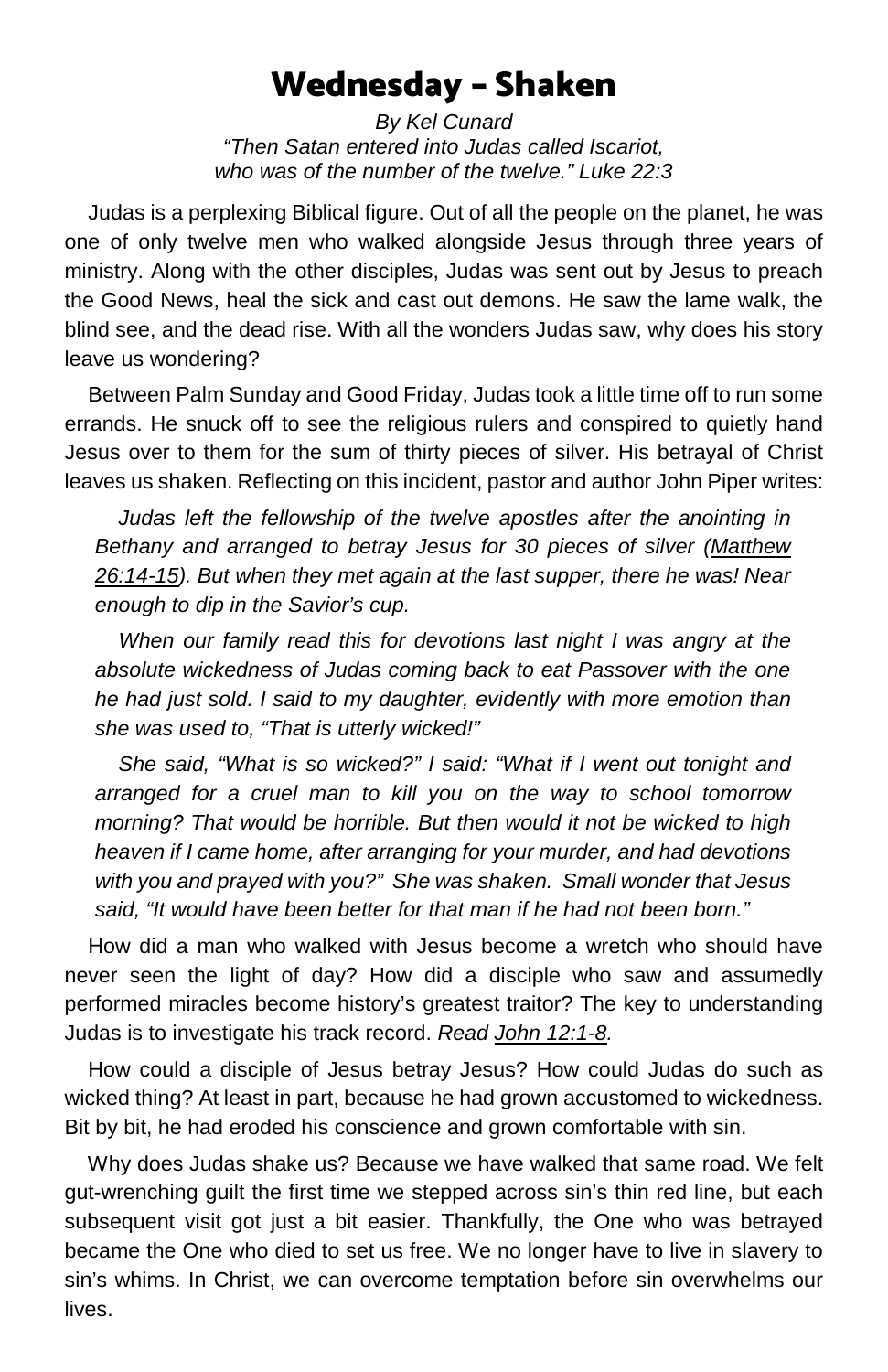## Thursday – Betrayed by a Friend

*By George Volpe "Greater love has no one than this, that someone lay down his life for his friends." John 15:13*

True friends are people who stick by you all the time. Their love is not conditional; they care for you in the good times and the bad. They value your friendship more than their comfort. On the other hand, there are people who seem to be friends until you disappoint them. Then they reveal that they never valued you in the first place, and whatever love seemed to be there grows lukewarm and eventually disappears.

Do we do that with God? Do we act like a friend of God and then turn against Him when things go south?

Judas walked with Jesus. He was a disciple and more. Jesus called him a friend. But Judas was not interested in putting Christ first. He was interested in Jesus as far as Jesus could satisfy Judas' desires. Like most people at the time, Judas believed the Messiah was going to overthrow Roman occupation and take a position of power ruling over the nation of Israel. No doubt he expected to be among the ruling elite after this imagined revolution. But Jesus made it clear that He planned to die, not start a rebellion against Rome. So Judas may have assumed—just as the Pharisees did—that since He would not overthrow the Romans, He must not be the Messiah they were expecting.

Judas had other issues as well. He could not let go of his love for money. He was more interested in demonstrating an outward concern for social issues than in the importance of worshipping God. [\(Job 12:5\)](https://www.biblegateway.com/passage/?search=Job+12%3A5&version=ESV)

In spite of all Judas saw in the many miracles Jesus performed, it is not likely that Judas truly believed that Jesus was God. If he did, his view of God must have been sorely mistaken. How could he betray a friend like Jesus?

He could do it if he didn't really believe Jesus was God. Or he could betray Jesus if he was after something Jesus would not give him. He would betray Him if something was more valuable to him—like 30 pieces of silver.

We are all capable of betraying Jesus. When things don't go our way we can go in directions that betray our relationship with God. If we let emotions and circumstances steal our eternal focus, we can turn from Jesus. And the devil is waiting to help us shake our fist at God and lead us on destructive paths. Jesus was not surprised by this betrayal. He quietly revealed to Judas that He was aware of what Judas was about to do. Jesus was preparing to begin the awful struggle that would end at the cross. *Read [Mark 14:41-46.](https://www.biblegateway.com/passage/?search=Mark+14%3A41-46&version=ESV)*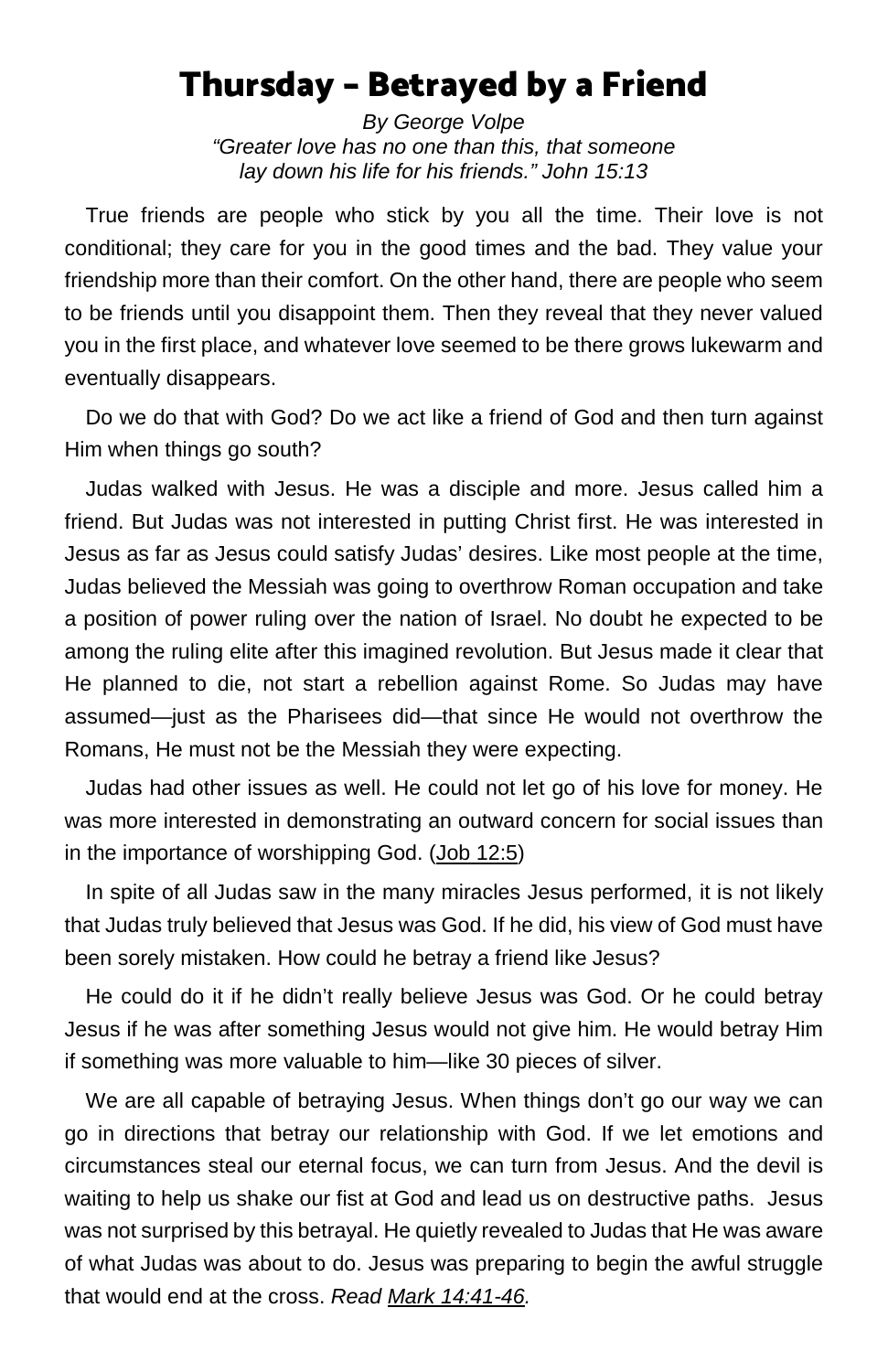## Friday – Fear not

*By Kel Cunard "For God gave us a spirit not of fear…" 2 Timothy 1:7*

 Fear is a powerful emotion. God wired a capacity for fear into us for a reason. It can prompt our survival instincts and tell our bodies what to do in an emergency. When a fight-or-flight response is initiated, our heart rate and blood pressure increase. Our pupils dilate to allow in as much light as possible. The veins in our skin constrict sending more blood to our major muscle groups. Our muscles are energized by increased adrenaline and glucose levels causing them to tense up.

Nonessential functions like our digestive and immune systems shut down to provide more energy for the emergency, and our brain reduces our ability to accomplish small tasks so we can focus on the threat.

 Our fear response is remarkable and essential, but it can be devastating when it lingers and becomes a new normal in our lives. Stress and anxiety can cause some of the same reactions as fear in our bodies, but their

Our fear response is remarkable & essential, but…

persistent presence can wreck our body and mind. In a recent article in *The Christian Post*, Pastor Charles Stanley outlined the chaos fear can cause in our lives:

- *Fear stifles our thinking and actions. I have known talented people who procrastinate indefinitely rather than risk failure. Lost opportunities cause erosion of confidence, and the downward spiral begins.*
- *Fear hinders us from becoming the people God wants us to be. When we are dominated by negative emotions, we cannot achieve the goals He has in mind for us. A lack of self-confidence stymies our belief in what the Lord can do in our lives.*
- *Fear can drive people to destructive habits. To numb the pain of overbearing distress, some turn to things like drugs and alcohol for artificial relief.*
- *Fear steals peace and contentment. When we're always afraid, our life becomes centered on pessimism and gloom.*

 *Read [2 Timothy 1:7.](https://www.biblegateway.com/passage/?search=2+Timothy+1%3A7&version=ESV)* Fear can help us respond to immediate danger, but fear can also take our eyes off Jesus. If you are in Christ, you have nothing to fear when chaotic circumstances rain down on your life. You have nothing to fear because you know the One who reigns.

 Because of Jesus' birth, death and resurrection, we can have freedom from fear. What if God is in control of even our most chaotic moments? What if He is never surprised, and knows full well how all things can work for your good and His glory? How would life be different if you truly believed you could "fear not"?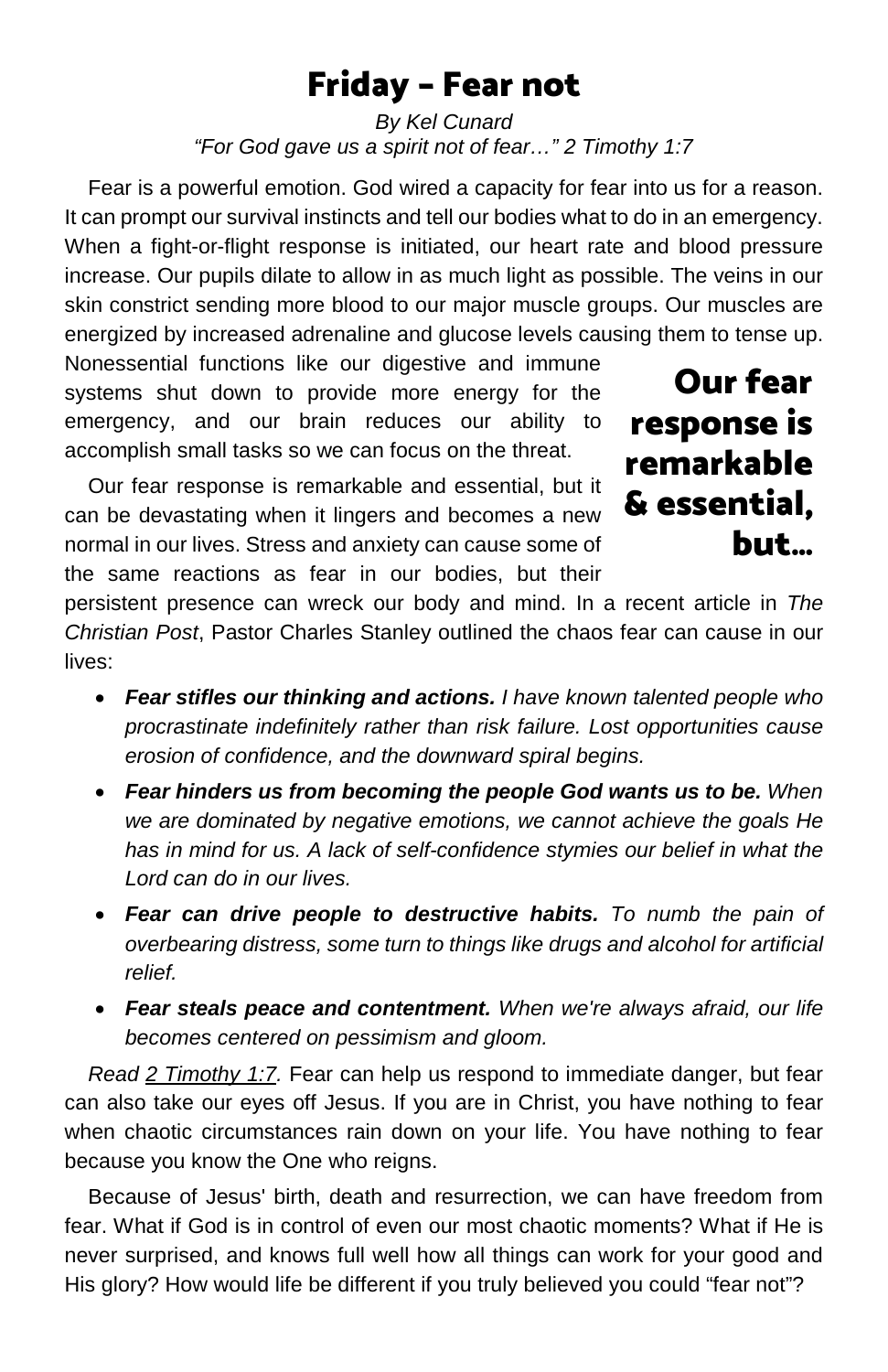## Weekend – Cowardice and Courage

*By Kel Cunard "I do not know him." Luke 22:57*

 On the night before Jesus died, Peter was a big talker. *Read [Mark 14:26-31.](https://www.biblegateway.com/passage/?search=Mark+14%3A26-31&version=ESV)* At the Last Supper, he declared he would never turn his back on Christ. Even if all the other disciples turned away, Peter was certain he was ready to lay down his life for Jesus. But before the night was over, he would repeatedly and with certainty deny he even knew Him. How could courage so quickly melt into cowardice?

 Our cowardice is revealed when our courageous claims are based on *our* strength. Peter's boldness at the Last Supper was a declaration of his capability. His audacious statements had less to do with his love for Jesus and more to do with his love for himself. Peter's misplaced confidence proved to be his undoing.

 There have been moments in our lives when our courage melted just like Peter's. The contexts might be different, but the hearts are exactly the same. We aren't as strong as we think we are, and once we fail miserably, we wonder whether we will ever succeed again.

 Peter's weakest moment did not disqualify him for ministry, and because of God's grace, neither do ours. *Read [Luke 22:54-62](https://www.biblegateway.com/passage/?search=Luke+22%3A54-62&version=ESV)* and join us this weekend as we begin to turn our eyes toward the cross, and remember God's grace is greater than all our sins.

# Prepare for Worship

 As you prepare your heart for worship on Sunday morning read [Psalm 90](https://www.biblegateway.com/passage/?search=Psalm+90&version=ESV) and remember, no matter what happens in life, "from everlasting to everlasting" He is still God.

# Pray for the World: Bolivia

One of only two landlock republics in the Americas, Bolivia has 43 people groups. Aymara and Quechua peoples, who date back to pre-Inca times, have both experienced major church growth in their midst, and spiritual responsiveness seems to be increasing. Evangelical Christians are growing in number and in influence but face many challenges. Low literacy levels, lack of Biblical knowledge and limited discipleship opportunities give rise to theological error and moral failure. There is a great need to raise the standard of discipleship.

Some other evangelical goals are: a) *For Bolivia to become at least 30% evangelical.* While growth is impressive, this goal is still some way off from being achieved. b) *Increased mission sending.* Bolivia's sending has increased significantly, but there is still need for further growth. c) *Social engagement.* Evangelicals must be at the core of Bolivia's battle against poverty, injustice and vice by demonstrating radical Kingdom values. (www.operationworld.org)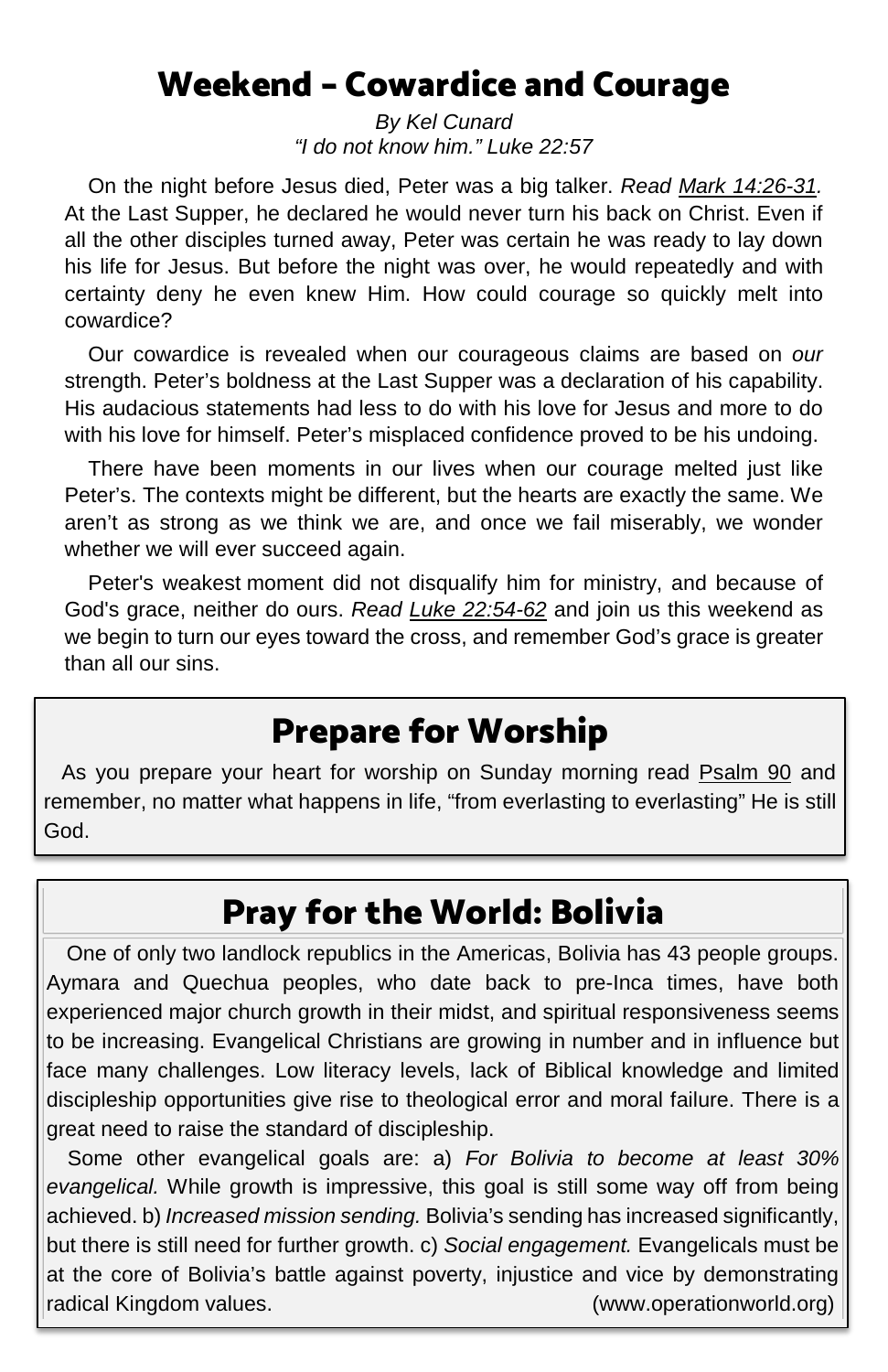Phillip Hamm Senior Pastor

Scott Perkins Music & Worship

Kel Cunard Executive & Education

**Todd Poppell Connections** & Students

Nic Bishop **Encounter Worship** & Creative Arts

### Deacons of the Week:

Keith Pike & Stephen Rogalin

#### This Week:

Sunday, March 11 12:00 pm VBS Volunteer Training Wednesday, Mar 14 5:00 pm Family Supper: Pork Loin 6:00 pm AWANA 6:00 pm Malachi Bible Study Begins Thursday, March 15 9:30 am Malachi Bible Study Begins Sunday, March 18 12:00 pm Quarterly Business Meeting 6:00 pm Easter Worship Concert

#### **Upcoming Events:**

Mar 20: SonShiners Luncheon Mar 26-30: Spring Break Mar 28: No WNS, children's Mar 30: Good Friday/Campus Closed Apr 1: Easter Apr 3: Deacons Meeting Apr 4: Carpenters for Christ Meeting

#### **Children's Volunteers**

Week 3: March 18

### **Weekly at FBC**

Sundays: 8:00 am Bible Studies 8:30 am Worship Rehearsal 9:00 am Coffee Fellowship in F.H. 9:15 am Celebration Service 9:15 am Encounter Service 9:15 am Bible Studies 10:45 am Celebration Service 10:45 am Bible Studies 10:45 am Preschool Worship (3 & 4 yrs) 10:45 am Kids Worship (K-5) 6:00 pm High School Youth Monday-Friday: 7:30 am WEE World 8:30 am Church Office 2:30 pm King's Kids Wednesdays: 3:00 pm Puppet Rehearsal 5:00 pm Family Supper 6:00 pm Prayer Meeting 6:00 pm AWANA Clubs 6:00 pm Adult Choir Rehearsal 6:15 pm Middle School Youth 7:00 pm Orchestra Rehearsal Thursdays: 6:30 pm Encounter Band Rehearsal

Preschool Worship: Barbara & Al Hall, Andrew & Rachel Marshall (e), Aime McClellan, Sandy Pope, Wesley & Sarah Rosenboom, Janet Stanford, Lilly Tripp, Jared & Danielle Weaver (o) Bed Babies: Gayle Ballenger, Patty Harrison, Tom & Jennifer Harrison, Laverne Phillips Kid's Worship: Erin Paris, Troy & Heidi Schroeder